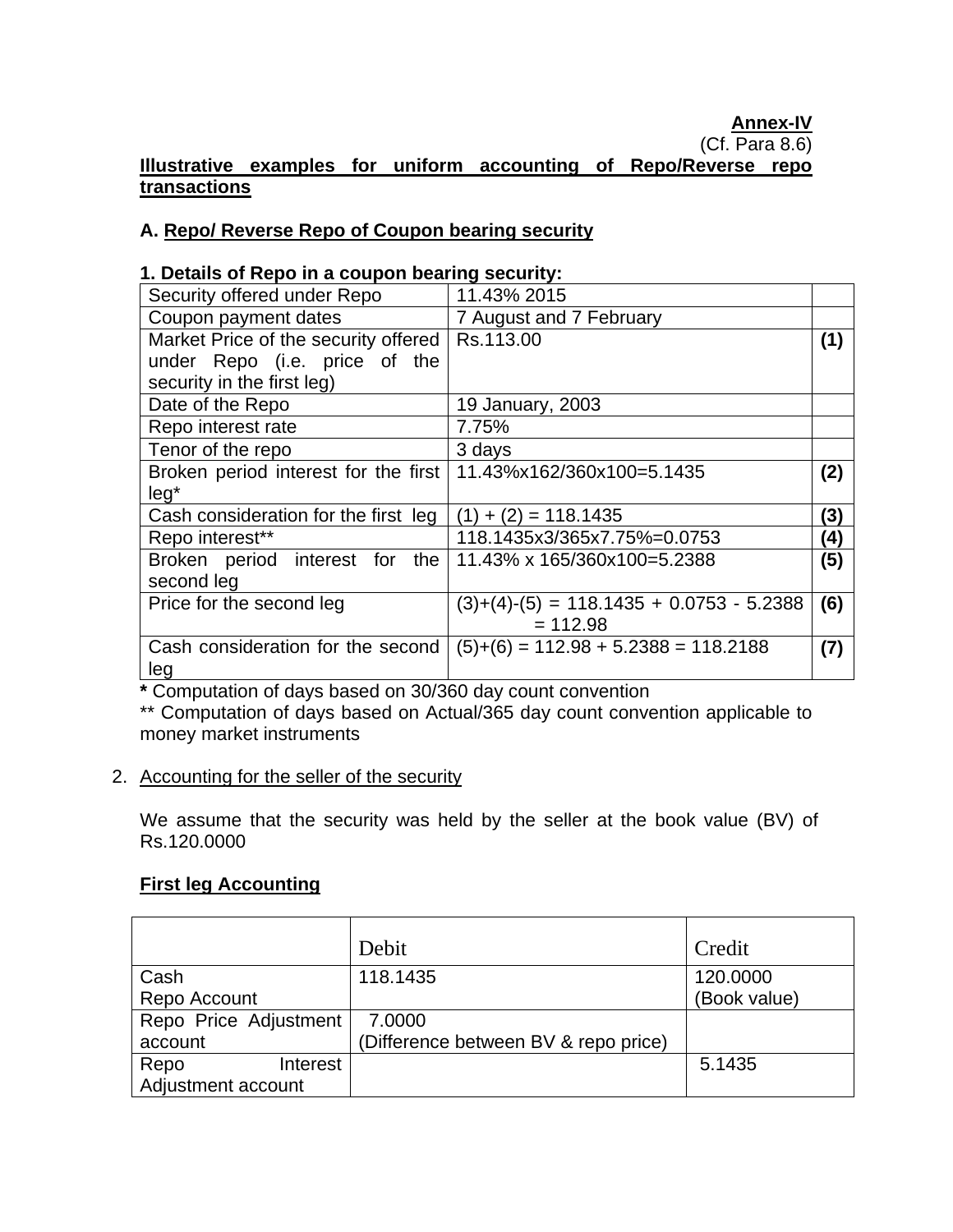# *Second Leg Accounting*

|                                                           | Debit    | Credit                                                       |
|-----------------------------------------------------------|----------|--------------------------------------------------------------|
| Account  <br>Repo<br>Repo Price Adjustment account        | 120,0000 | 7.02<br>(the difference between the<br>BV and 2nd leg price) |
| Repo Interest Adjustment account   5.2388<br>Cash account |          | 118.2188                                                     |

The balances in respect of the Repo Price Adjustment Account and Repo Interest Adjustment Account at the end of the second leg of repo transaction are transferred to Repo Interest Expenditure Account. In order to analyse the balances in these accounts, the ledger entries are shown below:

# *Repo Price Adjustment account*

|                                                                        |        | <b>Credit</b>                                      |  |
|------------------------------------------------------------------------|--------|----------------------------------------------------|--|
| Debit                                                                  |        |                                                    |  |
| Difference in price for the 1st leg                                    | $7.00$ | Difference in price for the $2^{nd}$   7.02<br>leg |  |
| Balance carried forward to Repo   0.02<br>Interest Expenditure account |        |                                                    |  |
| Total                                                                  | 7 N2   | Total                                              |  |

## *Repo Interest Adjustment account*

| <b>Debit</b>                                |        | <b>Credit</b>                             |        |
|---------------------------------------------|--------|-------------------------------------------|--------|
| Broken period interest for the 2nd   5.2388 |        | Broken period interest for the $  5.1435$ |        |
| leg                                         |        | 1st leg                                   |        |
|                                             |        | Balance carried forward to $0.0953$       |        |
|                                             |        | Interest Expenditure<br>Repo              |        |
|                                             |        | account                                   |        |
| Total                                       | 5.2388 | Total                                     | 5.2388 |

### *Repo Interest Expenditure Account*

| <b>Debit</b>       |  |  |  |                                                 | <b>Credit</b>                                       |  |  |  |                |
|--------------------|--|--|--|-------------------------------------------------|-----------------------------------------------------|--|--|--|----------------|
|                    |  |  |  |                                                 | Balance from Repo Interest 0.0953 Balance from Repo |  |  |  | Price   0.0200 |
| Adjustment account |  |  |  |                                                 | Adjustment account                                  |  |  |  |                |
|                    |  |  |  | Balance carried forward to P & L $\vert$ 0.0753 |                                                     |  |  |  |                |
|                    |  |  |  |                                                 | $a/c$ .                                             |  |  |  |                |
| Total              |  |  |  | 0.0953                                          | $\sf {Total}$                                       |  |  |  | 0.0953         |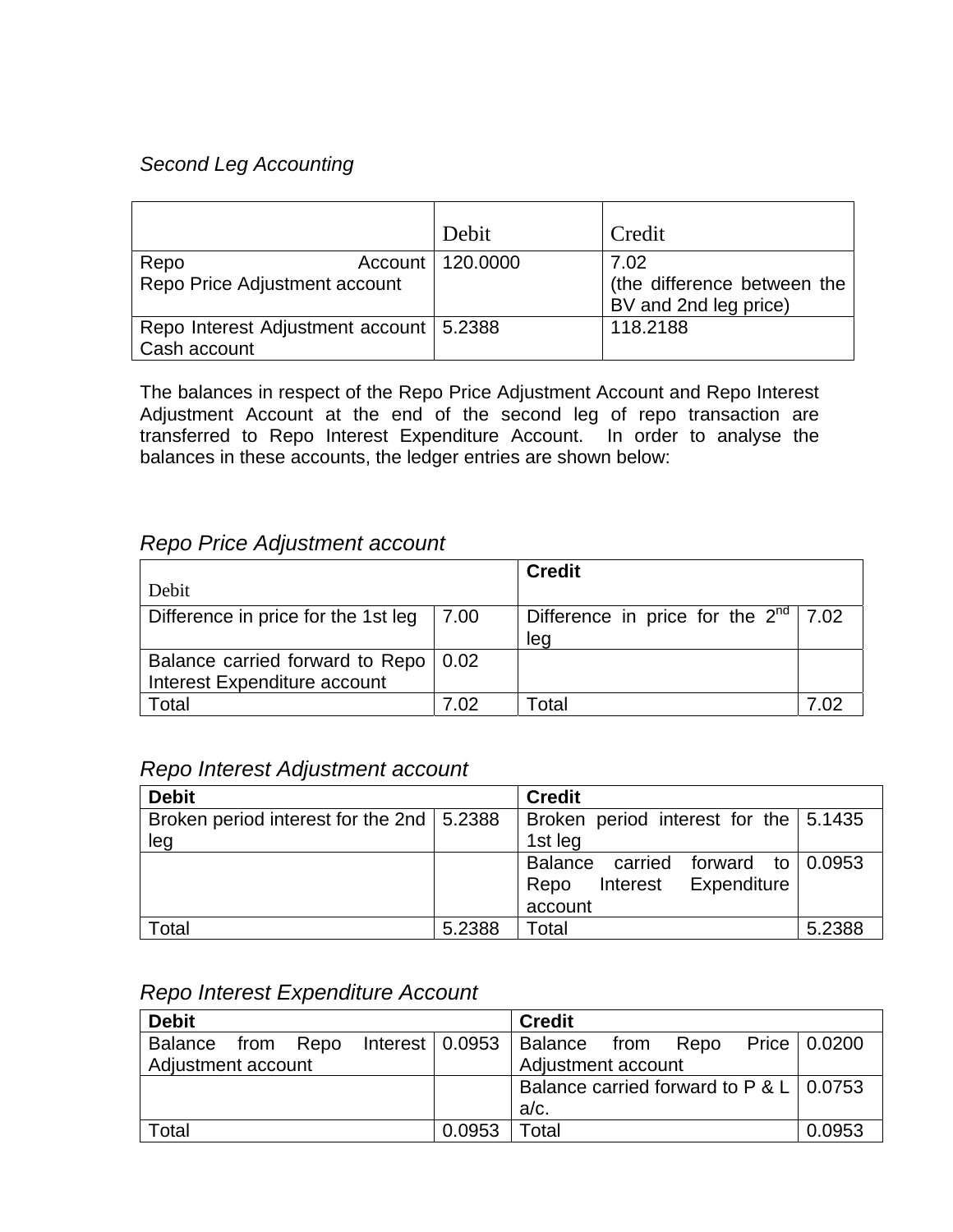# *3. Accounting for buyer of the security*

When the security is bought, it will bring its book value with it. Hence market value is the book value of the security.

#### **First leg Accounting:**

|                                          | Debit    | Credit   |
|------------------------------------------|----------|----------|
| Reverse Repo Account                     | 113,0000 |          |
| Reverse Repo Interest Adjustment account | 5.1435   |          |
| Cash account                             |          | 118.1435 |

#### **Second Leg Accounting**

|                                                                                                                  | Debit    | Credit   |
|------------------------------------------------------------------------------------------------------------------|----------|----------|
| Cash account                                                                                                     | 118.2188 |          |
| Reverse Repo Price Adjustment account<br>(Difference between the 1 <sup>st</sup> and 2 <sup>nd</sup> leg prices) | 0.0200   |          |
| Reverse Repo account                                                                                             |          | 113.0000 |
| Reverse Repo Interest Adjustment account                                                                         |          | 5.2388   |

The balances in respect of the Reverse Repo Interest Adjustment Account and Reverse Repo Price adjustment account at the end of the second leg of reverse repo in these accounts are transferred to Repo Interest Income Account. In order to analyse the balances in these two accounts, the ledger entries are shown below:

# **Reverse Repo Price Adjustment Account**

| Debit                                                                                                 |        | <b>Credit</b>  |  |        |
|-------------------------------------------------------------------------------------------------------|--------|----------------|--|--------|
| Difference in price of 1 <sup>st</sup> & 2 <sup>nd</sup>   0.0200   Balance to Repo Interest   0.0200 |        |                |  |        |
| leg                                                                                                   |        | Income $a/c$ . |  |        |
| Total                                                                                                 | 0.0200 | Total          |  | 0.0200 |

### **Reverse Repo Interest Adjustment Account**

|                                         |        | <b>Credit</b>                           |        |
|-----------------------------------------|--------|-----------------------------------------|--------|
| Debit                                   |        |                                         |        |
| Broken period interest for the   5.1435 |        | Broken period interest for the   5.2388 |        |
| 1st leg                                 |        | 2nd leg                                 |        |
| Balance carried forward to 0.0953       |        |                                         |        |
| Repo<br>Interest<br>Income              |        |                                         |        |
| Account                                 |        |                                         |        |
| Total                                   | 5.2388 | Total                                   | 5.2388 |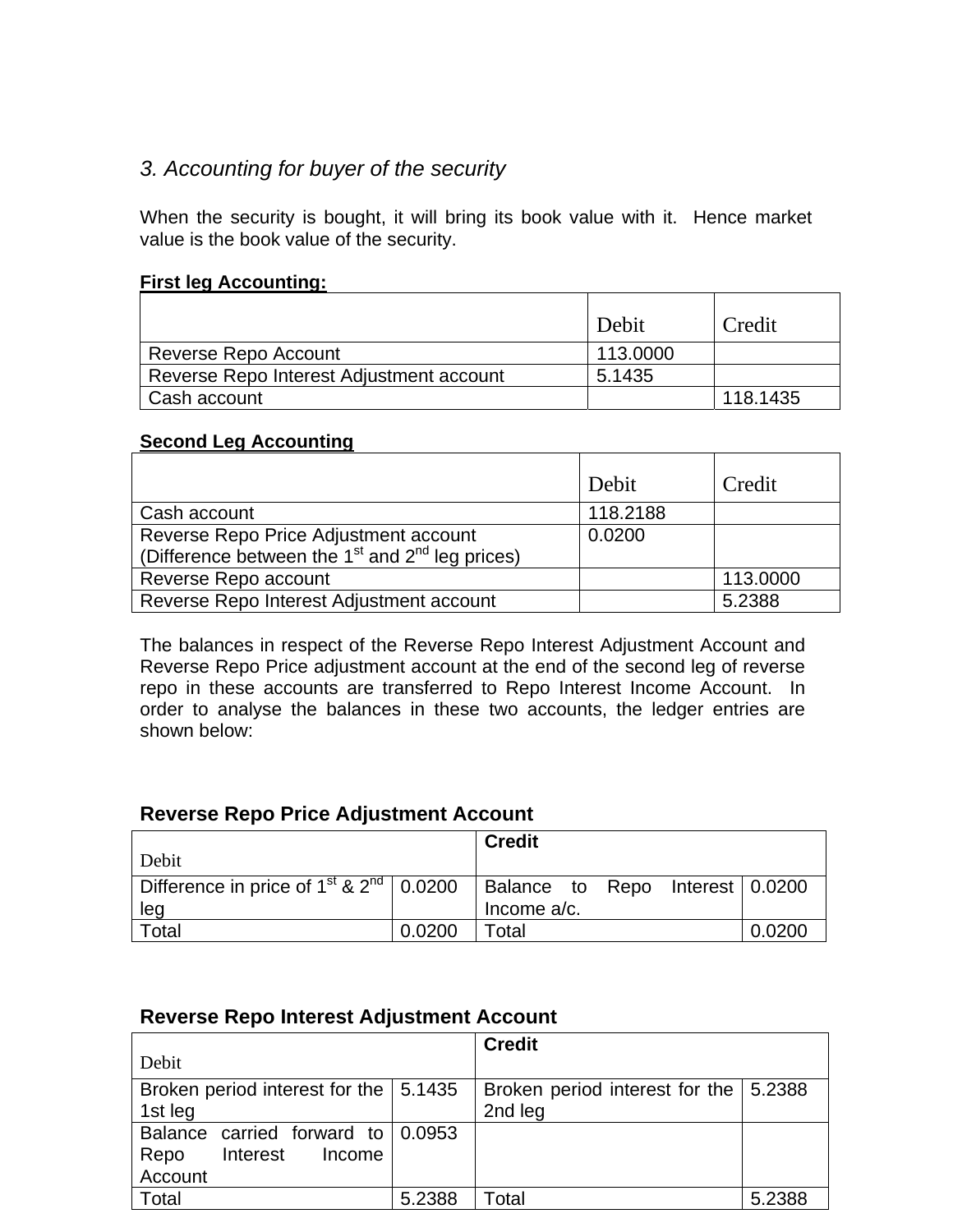## **Reverse Repo Interest Income Account**

| <b>Debit</b>                                  |        | <b>Credit</b>                      |        |
|-----------------------------------------------|--------|------------------------------------|--------|
| Difference between the $1st$ & $\vert$ 0.0200 |        | Balance from Reverse Repo   0.0953 |        |
| 2 <sup>nd</sup> leg prices                    |        | <b>Interest Adjustment account</b> |        |
| Balance carried forward to $P$   0.0753       |        |                                    |        |
| & L account                                   |        |                                    |        |
| Total                                         | 0.0953 | Total                              | 0.0953 |

**4. Additional accounting entries to be passed on a Repo / Reverse Repo transaction on a coupon bearing security, when the accounting period is ending on an intervening day.** 

| <b>Transaction</b><br>Leg     | 1st leg   | End of accounting period | 2nd leg   |
|-------------------------------|-----------|--------------------------|-----------|
| <b>Dates</b><br>$\rightarrow$ | 19 Jan 03 | 21 Jan $03*$             | 22 Jan 03 |

The difference in the clean price of the security between the first leg and the second leg should be apportioned upto the Balance Sheet date and should be shown as Repo Interest Income / Expenditure in the books of the seller / buyer respectively and should be debited / credited as an income / expenditure accrued but not due. The balances under Income / expenditure accrued but not due should be taken to the balance sheet.

The coupon accrued by the buyer should also be credited to the Repo Interest Income account. *No entries need to be passed on " Repo / Reverse Repo price adjustment account and Repo / Reverse repo interest adjustment account"*. The illustrative accounting entries are shown below:

### **a) Entries in Seller's books on January 21, 2003**

| <b>Account Head</b>                                                                         | Debit | Credit                                                                                                                                                                               |
|---------------------------------------------------------------------------------------------|-------|--------------------------------------------------------------------------------------------------------------------------------------------------------------------------------------|
| Repo Interest Income account [<br>Balances under the account to<br>be transferred to P & L] |       | 0.0133 (Notional credit balance<br>0.0133 in the Repo Price<br>Adjustment Account by way of<br>apportionment of price difference<br>for two days i.e. upto the balance<br>sheet day) |
| Repo interest Income accrued   0.0133<br>but not due                                        |       |                                                                                                                                                                                      |
| <br>$\frac{1}{2}$                                                                           |       |                                                                                                                                                                                      |

\*21 January, 2003 is assumed to be the balance sheet date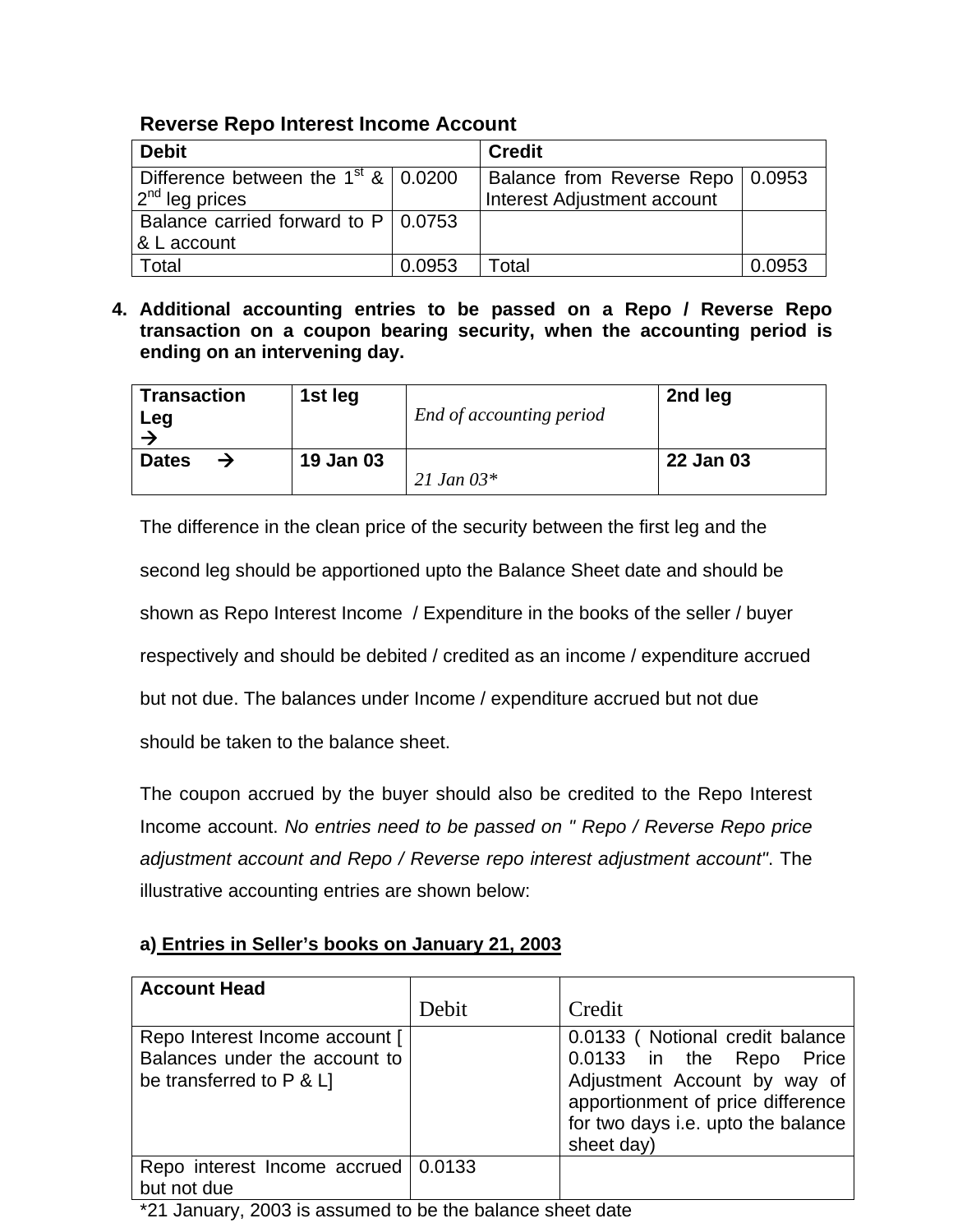# **b) Entries in Seller's books on January 21, 2003**

| <b>Account Head</b>  |        |        |
|----------------------|--------|--------|
|                      | Debit  | Credit |
| Repo interest income | 0.0133 |        |
| P & L a/c            |        | 0.0133 |

## c) Entries in Buyer's Books on January 21, 2003

| <b>Account Head</b>                                                                                |       |                                                                                                                                 |
|----------------------------------------------------------------------------------------------------|-------|---------------------------------------------------------------------------------------------------------------------------------|
|                                                                                                    | Debit | Credit                                                                                                                          |
| Repo interest income accrued but   0.0502<br>not due                                               |       |                                                                                                                                 |
| Interest Income account<br>Repo<br>[Balances under the account to be<br>transferred to $P$ & $L$ ] |       | 0.0502 (Interest accrued for 3 days<br>of Rs. 0.0635* - Apportionment of<br>the difference in the clean price of<br>Rs. 0.0133) |

\*For the sake of simplicity the interest accrual has been considered for 2 days.

### **d) Entries in Buyer's Books on January 21, 2003**

| <b>Account Head</b>          | Debit  | Credit |
|------------------------------|--------|--------|
| Repo interest income account | 0.0502 |        |
| $PA$ L a/c                   |        | 0.0502 |

The difference between the repo interest accrued by the seller and the buyer is on account of the accrued interest forgone by the seller on the security offered for repo.

# *B. Repo/ Reverse Repo of Treasury Bill*

# *1. Details of Repo on a Treasury Bill*

| Security offered under Repo                | GOI 91 day Treasury Bill maturing on |  |
|--------------------------------------------|--------------------------------------|--|
|                                            | 28 February, 2003                    |  |
| Price of the security offered under Repo   | Rs.96.0000                           |  |
| Date of the Repo                           | 19 January, 2003                     |  |
| Repo interest rate                         | 7.75%                                |  |
| Tenor of the repo                          | 3 days                               |  |
| Total cash consideration for the first leg | 96.0000                              |  |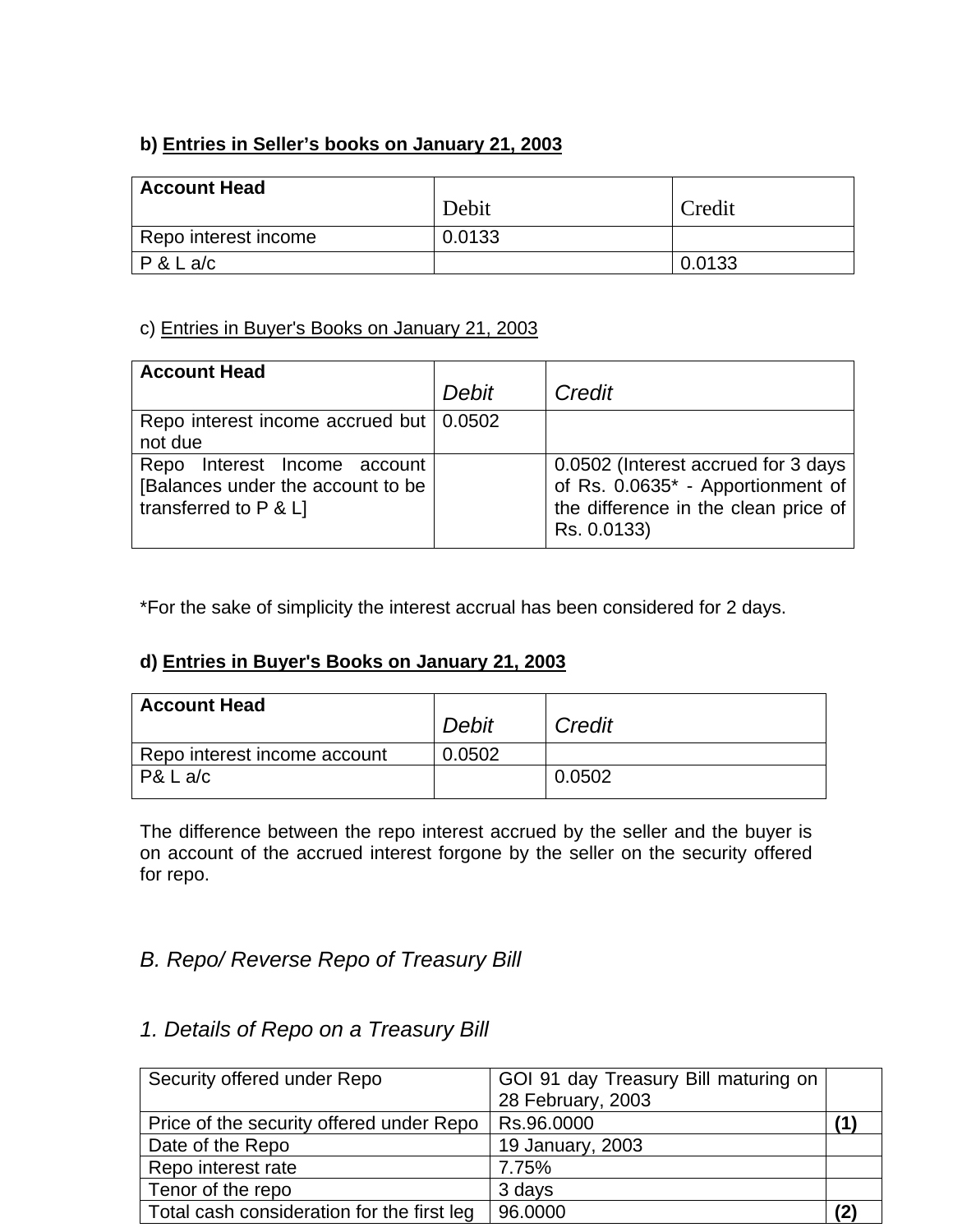| Repo interest                      | 0.0612                                 |  |
|------------------------------------|----------------------------------------|--|
| Price for the second leg           | $(2)+(3) = 96.0000 + 0.0612 = 96.0612$ |  |
| Cash consideration for the 2nd leg | 96.0612                                |  |

2. Accounting for seller of the security

We assume that the security was held by the seller at the book value (BV) of

Rs.95.0000

#### **First leg Accounting:**

|                               | Debit   | Credit                 |
|-------------------------------|---------|------------------------|
| Cash                          | 96.0000 | 95.0000                |
| Repo Account                  |         | (Book value)           |
| Repo Price adjustment account |         | 1.0000                 |
|                               |         | (Difference between BV |
|                               |         | & repo price)          |

#### **Second Leg Accounting**

| Repo<br>Repo Price adjustment account | Account   95.0000<br>1.0612<br>(the difference between<br>the BV and $2^{nd}$ leg price) |         |
|---------------------------------------|------------------------------------------------------------------------------------------|---------|
|                                       |                                                                                          |         |
| Cash account                          |                                                                                          | 96.0612 |

The balances in respect of the Repo Price Adjustment Account at the end of the second leg of repo transaction are transferred to Repo Interest Expenditure Account. In order to analyse the balances in this account, the ledger entries are shown:

### *Repo Price Adjustment account*

| Debit                                      |        | Credit                                         |        |
|--------------------------------------------|--------|------------------------------------------------|--------|
| Difference in price for the 2nd   $1.0612$ |        | Difference in price for the 1st $\vert$ 1.0000 |        |
| leg                                        |        | leg                                            |        |
|                                            |        | Balance carried forward to $0.0612$            |        |
|                                            |        | Interest Expenditure<br>Repo                   |        |
|                                            |        | account                                        |        |
| Total                                      | 1.0612 | Total                                          | 1.0612 |

### *Repo Interest Expenditure Account*

| Debit                           |      |      |                | <b>Credit</b>                           |  |
|---------------------------------|------|------|----------------|-----------------------------------------|--|
| <b>Balance</b>                  | trom | Repo | Price   0.0612 | Balance carried forward to $P & 0.0612$ |  |
| <sup>I</sup> Adjustment account |      |      |                | $L$ a/c.                                |  |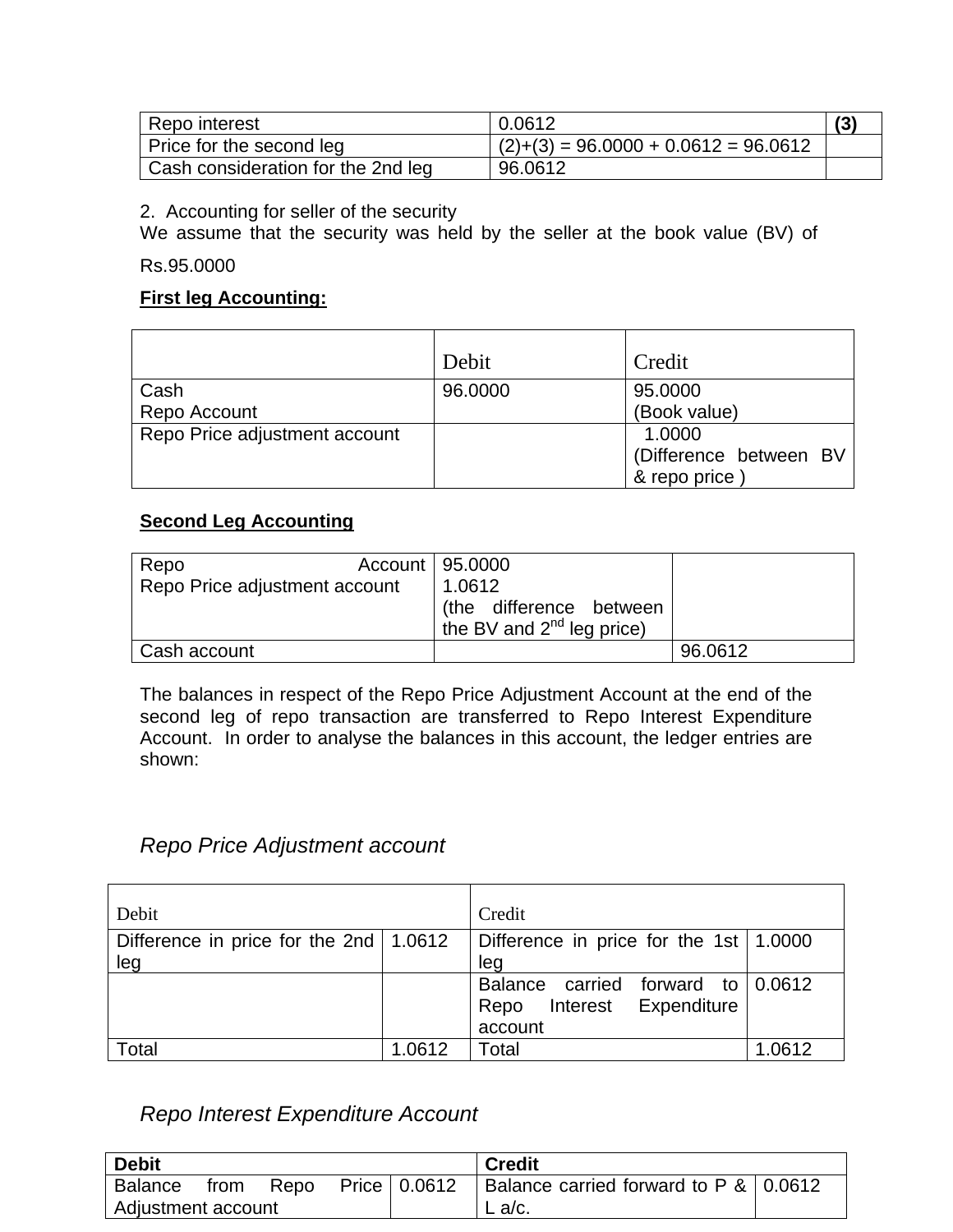| 0.061<br>™otal<br>_____ | otal<br>___ | 0.0612 |
|-------------------------|-------------|--------|
|-------------------------|-------------|--------|

The Seller will continue to accrue the discount at the original discount rate during the period of the repo.

### *3. Accounting for buyer of the security*

When the security is bought, it will bring its book value with it. Hence market value is the book value of the security.

#### **First leg Accounting:**

|                             | Debit   | Credit  |
|-----------------------------|---------|---------|
| <b>Reverse Repo Account</b> | 96.0000 |         |
| Cash account                |         | 96.0000 |

#### **Second Leg Accounting**

|                                                                                     | Debit   | Credit  |
|-------------------------------------------------------------------------------------|---------|---------|
| Cash account                                                                        | 96.0612 |         |
| Repo Interest Income account<br>(Difference between the $1st$ and $2nd$ leg prices) |         | 0.0612  |
| Reverse Repo account                                                                |         | 96.0000 |

The Buyer will not accrue for the discount during the period of the repo.

**4. Additional accounting entries to be passed on a Repo / Reverse Repo transaction on a Treasury Bill, when the accounting period is ending on an intervening day.** 

|      | Transaction Leg $\rightarrow$ | 1st leg   | <b>B/S</b> date | $2nd$ leg |
|------|-------------------------------|-----------|-----------------|-----------|
| Date |                               | 19 Jan.03 | 21 Jan.03*      | 22 Jan.03 |
|      |                               |           |                 |           |

**\*21 January, 2003 is assumed to be the balance sheet date** 

#### **a. Entries in Seller's books on January 21, 2003**

| <b>Account Head</b>                       |       |        |
|-------------------------------------------|-------|--------|
|                                           | Debit | Credit |
| Repo Interest Expenditure account 0.0408  |       |        |
| (after apportionment of repo interest for |       |        |
| two days) [ Balances under the            |       |        |
| account to be transferred to P & L]       |       |        |
| Repo interest expenditure accrued but     |       | 0.0408 |
| not due                                   |       |        |